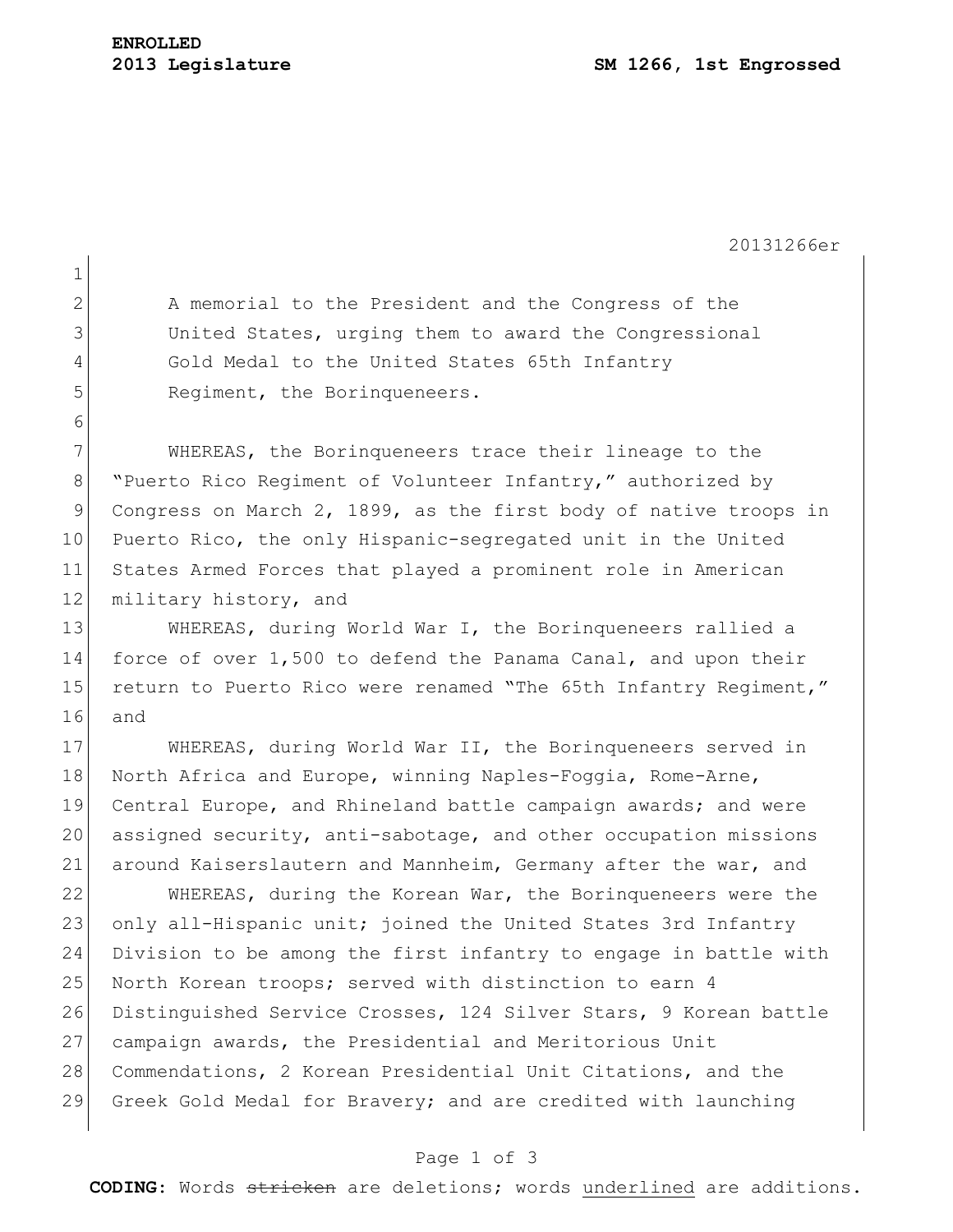20131266er 30 the last recorded battalion-sized bayonet assault in United 31 States Army history, and 32 WHEREAS, legendary United States Army General Douglas 33 MacArthur lauded the Borinqueneers, crediting them with a 34 resolute will to victory and loyalty to the United States, 35 saying, "They are writing a brilliant record of heroism in 36 battle and I am indeed proud to have them under my command. I 37 wish that we could count on many more like them," and 38 WHEREAS, in 1959, the Borinqueneers passed their colors to 39 the National Guard of the United States Territory of Puerto 40 Rico, withdrawing from the Regular Army, the only time in United 41 States Army history that active unit colors were not retired, 42 but, instead, turned over to a National Guard unit, and 43 WHEREAS, today, the legacy of the Borinqueneers lives on in 44 the National Guard in Puerto Rico, which continues to defend the 45 United States in the ongoing War on Terrorism, and 46 WHEREAS, the Borinqueneers served and sacrificed, shedding 47 blood for our democracy and helping to ensure our prosperity as 48 they faced segregation and discrimination, protecting our nation 49 and fighting for the good of all, and 50 WHEREAS, these warriors, the Borinqueneers, deserve a place 51 with all American heroes, and should be honored, commended, and 52 never forgotten for their feats, and 53 WHEREAS, the Congressional Gold Medal is the highest 54 civilian award given by the United States Congress, awarded as 55 an expression of public gratitude on behalf of the nation for 56 distinguished contributions, NOW, THEREFORE, 57

58 Be It Resolved by the Legislature of the State of Florida:

## Page 2 of 3

**CODING**: Words stricken are deletions; words underlined are additions.